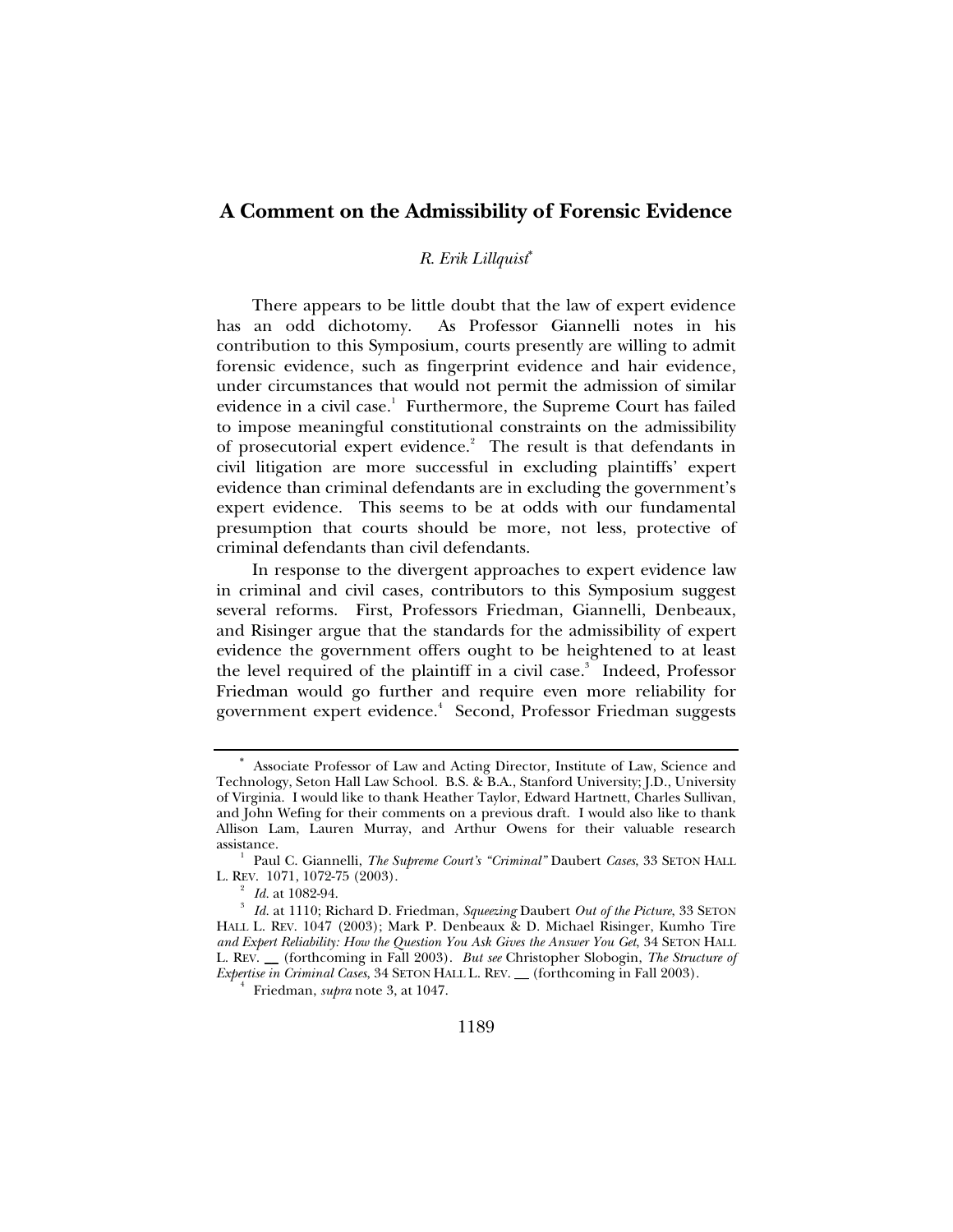*much lower* standards for the admissibility of defense expert testimony.<sup>5</sup>

Adopting such proposals, I believe, risks unintended consequences that may worsen, rather than improve, the lot of (innocent) criminal defendants. Changes to the laws of admissibility of expert evidence in criminal cases do not occur in a vacuum. Rather, they occur against a mosaic of other criminal procedural rules and actors, which may be affected by a change to a particular rule. Although it is perhaps impossible to predict the precise effects of such changes, I want to suggest two troubling possibilities.

First, lowering the standards for admitting defense expert evidence in criminal cases may well lead to more, not fewer, erroneous convictions of criminal defendants. Admitting more defense expert evidence ought to lower the conviction rate, both for guilty and innocent defendants. It is conceivable that this change in the conviction rate will give rise to other changes in criminal procedure that will ratchet the conviction rate back up. Such a change, however, may result in more *inaccurate* convictions than occurred prior to the initial change. The overall result would then seem to be negative, not positive.

Second, I want to suggest that there may be good reasons to reject the "best evidence" arguments advanced by Professors Friedman and Giannelli: courts ought to exclude forensic evidence to give the government an incentive to engage in validation research. $^6$ As they both note, criminal procedure is different than civil procedure, and that includes the incentives of the actual actors. The unique considerations of criminal procedure may militate in favor of not changing the existing system based on speculation that more validation testing might be forthcoming.

## I. THE EFFECT OF LOWERING THE STANDARDS FOR CRIMINAL DEFENSE **EXPERTS**

Criminal procedure consists of a complex set of rules and privileges that, taken together, attempt to strike an appropriate balance between protecting defendants from inaccurate convictions and allowing society to punish those who have committed crimes. $7$ 

<sup>5</sup>

*See id.* 6  *See id.* at 1064-65; Giannelli, *supra* note 1, at 1110; *see also* Dale Nance, *The Best Evidence Principle*, 73 IOWA L. REV. 227 (1988).

There are other possible goals for the criminal justice system, *see, e.g.*, Charles Nesson, *The Evidence of the Event?: On Judicial Proof and the Acceptability of Verdicts*, 98 HARV. L. REV. 1357 (1985) (arguing that public acceptance may be a better goal), but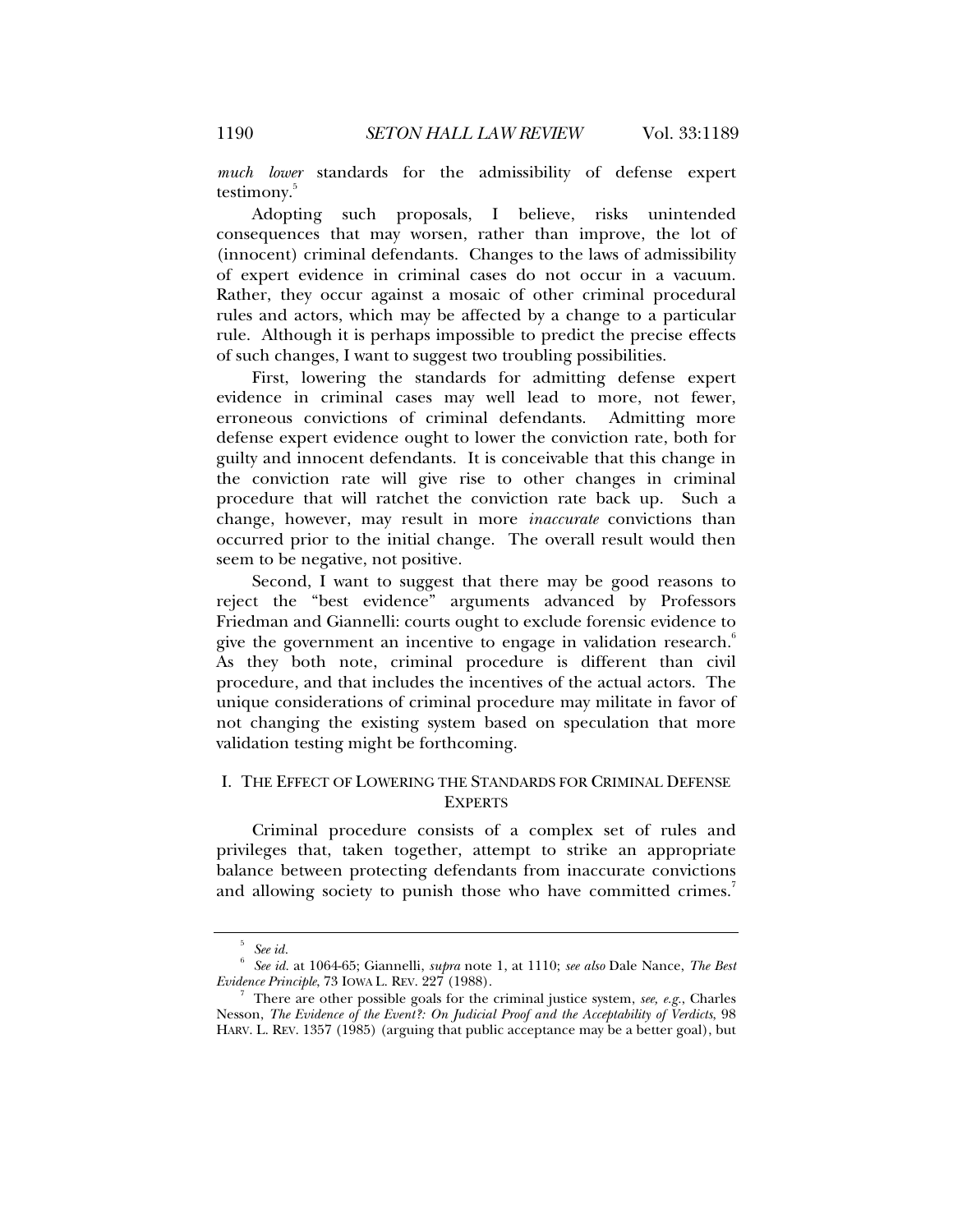But just because the system as a whole seeks to achieve such a balance does not mean that individual rights are always set up in a way that the particular rule, viewed in isolation, strikes such a balance. Rather, the right may weigh against other rights (or the absence of other rights) to create the overall balance. The question with the unknown answer is whether altering the rules for the admissibility of forensic evidence has unanticipated consequences for this equilibrium.

As Professor Friedman notes, criminal procedure is much different than civil procedure, and despite the fact that both criminal and civil trials are held under the same rules of evidence, the actual application of those rules in civil and criminal trials can be dissimilar.<sup>8</sup> Perhaps the two most fundamental differences in criminal and civil litigation are the privilege against self-incrimination and the Double Jeopardy Clause, both of which are very prodefendant.<sup>9</sup> As courts have interpreted the privilege, it ensures that the defendant need never—before or at trial—tell the government or the court his side of the story (absent a grant of immunity).<sup>10</sup> To protect this privilege, the Supreme Court has held that the prosecutor cannot argue to the jurors, nor can the trial judge instruct them, that they can infer the defendant's guilt from his silence. $11$  The result of this state of affairs in criminal procedure is that the person with the most relevant information about the alleged crime frequently never speaks at the trial.

The Double Jeopardy Clause also influences the shape of criminal procedure because it has been interpreted as forbidding the government from appealing from a verdict of not guilty.<sup>12</sup> As Professor Kate Stith has noted, however, there are collateral consequences from this right. $13$  First, there may be a "selection effect" that results from the asymmetric nature of the right to appeal in

for purposes of this Comment I will assume agreement on this point.

Friedman, *supra* note 3, at 1048-49.<br><sup>9</sup> U.S. CONST. Amend. V.

 $^{10}$   $\,$  See Lefkowitz v. Turley, 414 U.S. 70 (1971).  $^{11}$  Carter v. Kentucky, 450 U.S. 288 (1981); *see also* Griffin v. California, 380 U.S. 609 (1965). 12 Kepner v. United States, 195 U.S. 100, 126 (1904); *see also* Smalis v.

Pennsylvania, 476 U.S. 140, 145 (1986). Professor Peter Westen has argued that this result protects the right of the jury to nullify. *See* Peter Westen, *The Three Faces of Double Jeopardy: Reflections on Government Appeals of Criminal Sentences*, 78 MICH. L. REV. 1001, 1018 (1980). For an elaboration of other justifications for the rule, see GEORGE C. THOMAS III, DOUBLE JEOPARDY: THE HISTORY, THE LAW 113-18 (1998). 13 *See* Kate Stith, *The Risk of Legal Error in Criminal Cases: Some Consequences of the* 

*Asymmetry in the Right to Appeal*, 57 U. CHI. L. REV. 1 (1990).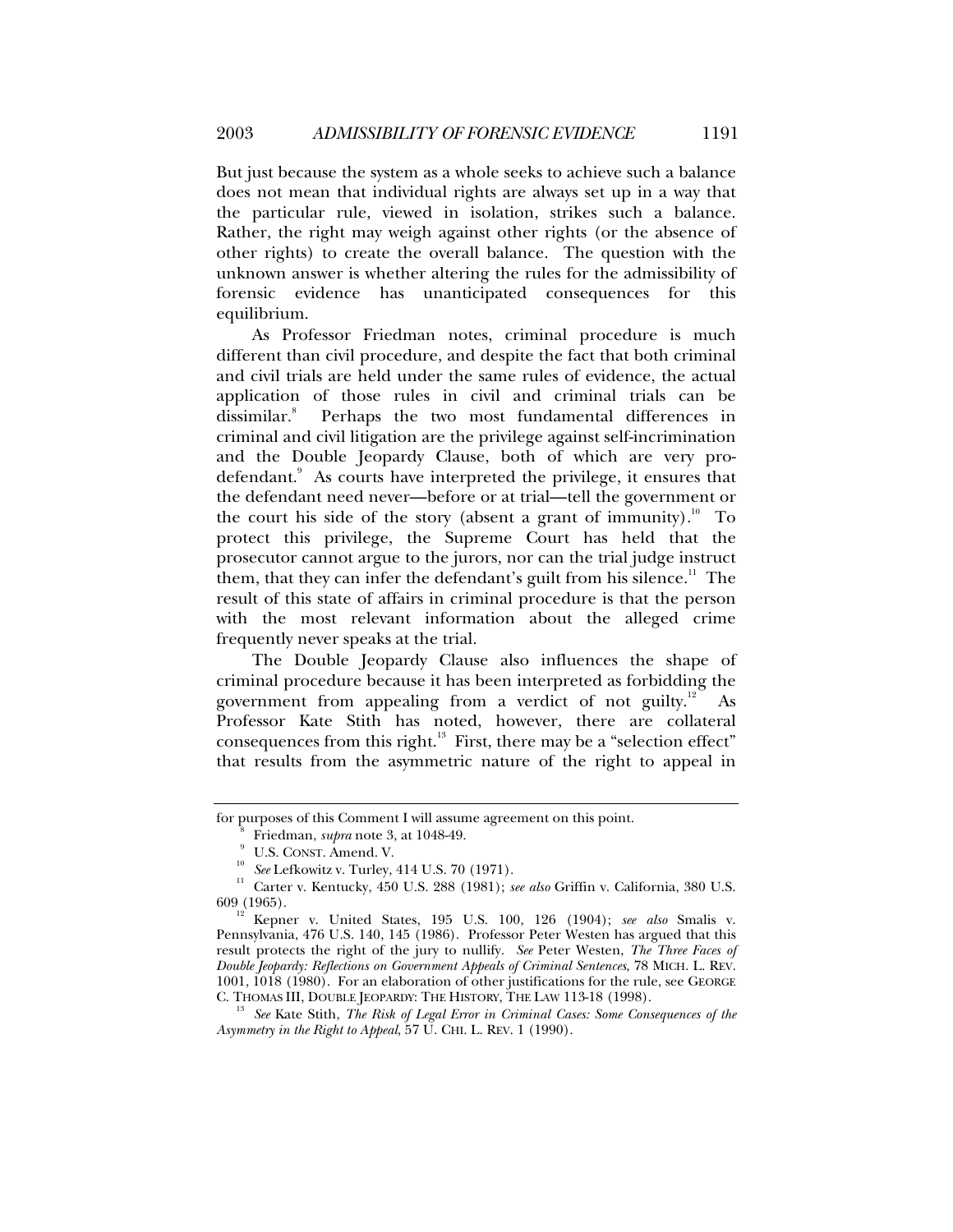criminal cases. $14$  Furthermore, because judges only have a risk of reversal from decisions against the defendant, judges may often have an incentive to err on the side of the defendant. In cases involving novel issues, though, the tendency may be the reverse: a progovernment bias. One need not agree with any of Professor Stith's conclusions to acknowledge that her premise has unsettling consequences for criminal justice. Even if one thinks that the asymmetric right to appeal generally favors the *government*, and not the defendant, the results are individual legal rules that differ from what otherwise would be normatively preferred.<sup>15</sup>

Of course, the common reaction to the distinction between civil and criminal litigation is to assume that in criminal litigation the government's job ought to be made harder, and the defendant's easier, than in civil litigation. For example, in this Symposium Professor Friedman argues for heightened admissibility standards for the prosecution and lowered admissibility standards for the defense in criminal cases. This argument is based, in part, on his assumption that there is a "shared perception that the social cost of an inaccurate judgment, given that the defendant is in fact innocent, is many times greater than the social cost of an inaccurate judgment given that the defendant is in fact guilty."16 In particular, he argues that the possibility of erroneous convictions justifies lenient admissibility of expert evidence for the defense. I believe it is far from clear that the rule ought to be tilted in the way he suggests.

I have argued extensively elsewhere that the "social cost" logic is at best incomplete and perhaps wrong.<sup>17</sup> This conception of the weighing of social costs is most frequently raised, as Professor Friedman himself raises it, to justify the "very high" standard of proof in criminal cases: proof beyond a reasonable doubt.<sup>18</sup> In reality,

 $14$  *Id.* at 18-19.<br><sup>15</sup> For instance, some may argue that the rules of search and seizure may be warped in a pro-government fashion by the fact that all individuals asserting such issues on appeal have been found guilty. Given that the search and seizure rules themselves tend to exclude otherwise relevant evidence of guilt, appellate courts may be quite reluctant to overturn a seemingly accurate conviction based on a "technicality." Were appellate courts to view such cases when brought by plausibly innocent defendants, they might be more open to such claims. This is an argument I

<sup>&</sup>lt;sup>16</sup> Friedman, *supra* note 3, at 1049.<br><sup>17</sup> See Erik Lillquist, *Recasting Reasonable Doubt: Decision Theory and the Virtues of Variability, 36 U.C. DAVIS L. REV. 85 (2002).* 

<sup>&</sup>lt;sup>8</sup> See Friedman, *supra* note 3, at 1049. As Professor Friedman notes, it is also frequently raised to justify the preponderance of the evidence standard in civil cases. *Id.*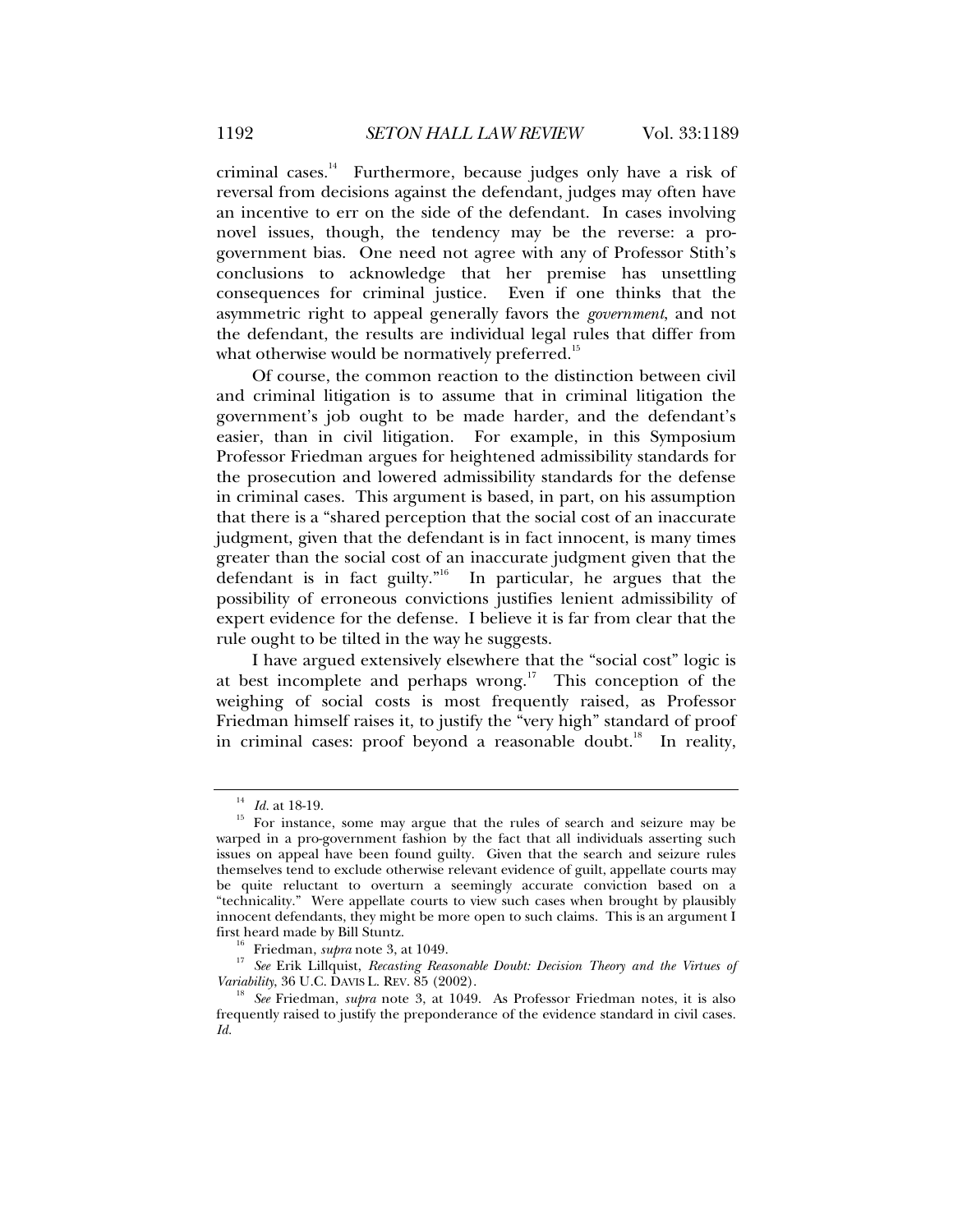however, it is quite difficult to justify a high standard of proof using such logic. This is in part because, as Professor Laurence Tribe long ago noted, in addition to weighing the social costs of erroneous convictions, one must also weigh the social benefits of accurate convictions.19 Once social benefits are included in the calculation, it becomes much more difficult to decide where to set the standard of proof: very high, or perhaps not so high at all. And this is true regardless of one's overarching theory of criminal law.<sup>20</sup>

Outside of the realm of the standard of proof, it is even harder to locate criminal justice rules that seek only to avoid the costs of erroneous convictions. If that was the only goal of the criminal justice system,<sup>21</sup> one might expect, for instance, that the right to pretrial discovery in criminal cases would be weighted heavily in favor of the defense. After all, granting defendants extensive discovery rights would aid their defense and maximize the chances for an acquittal, while restrictive discovery rights for prosecutors would also protect defendants. But this is not what we find. In many jurisdictions, the rights to pre-trial discovery in criminal cases are restrictive for both the government and the defense.<sup>22</sup> So, for instance, the Federal Rules of Criminal Procedure provide for generally symmetric discovery. The government must turn over, at the request of the defendant, (a) any statements of the defendant, (b) a copy of the defendant's prior record, (c) any documents or tangible things in the possession of the government that are either "material to the preparation of the defendant's defense or are intended for use by the government as evidence in chief at trial, or were obtained from or belong to the defendant," (d) any reports of examinations or tests that are material to the defendant's defense or are intended to be used by the government in its case at trial, and finally (e) a written summary of any expert testimony.<sup>23</sup> If the defendant requests such evidence, though, he must turn over to the government (upon the government's request) evidence that falls into categories (c), (d), and

<sup>&</sup>lt;sup>19</sup> Laurence H. Tribe, *Trial by Mathematics: Precision & Ritual in the Legal Process*, 84 HARV. L. REV. 1329, 1378-81 (1971).

<sup>&</sup>lt;sup>20</sup> See Lillquist, *supra* note 17, at 130-46.<br><sup>21</sup> Some retributivists might argue that "acquitting the innocent is a constraint on achieving the general aim of increasing the common good." Lillquist, *supra* note 17, at 141. But it seems implicit in such claims that other moral commitments to society and to victims must also be valued, and perhaps weighed against this constraint. *Id.* at 142. 22 *See* CHARLES H. WHITEBREAD & CHRISTOPHER SLOBOGIN, CRIMINAL PROCEDURE:

AN ANALYSIS OF CASES AND CONCEPTS  $\S 24.01$  (4th ed. 2000).<br><sup>23</sup> FED. R. CRIM. P. 16(a)(1).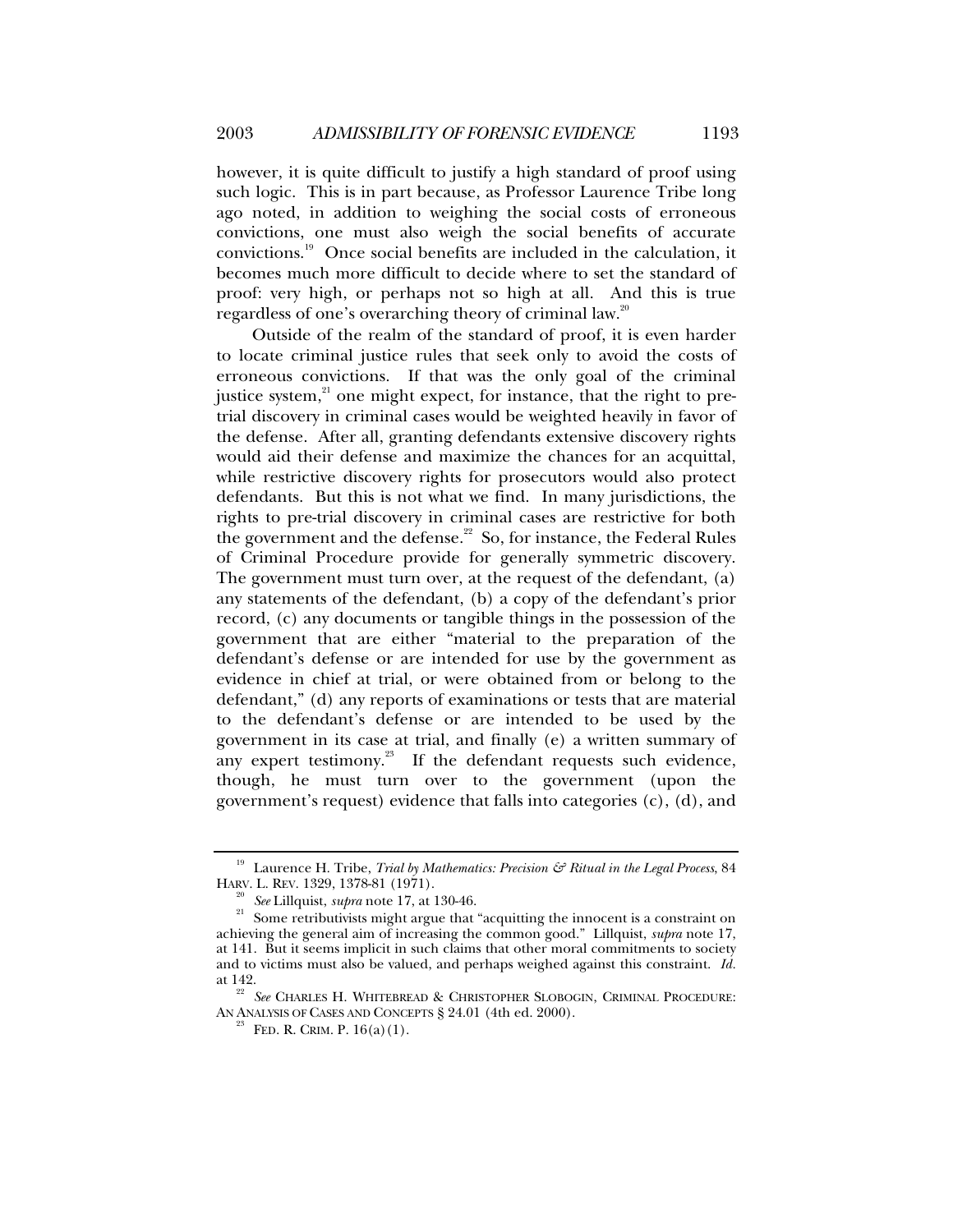(e).<sup>24</sup> Beyond this, the government is obligated under *Brady v*. *Maryland*<sup>25</sup> and its progeny to turn over evidence that, if it were not turned over, would create a reasonable probability that the result of the proceeding would be different.<sup>26</sup> Functionally, this merely means that if the government fails to turn over information favorable to the defense, the conviction will be vacated only if there is a reasonable probability that with the evidence, the defendant might have been acquitted. Finally, the government is obliged, under 18 U.S.C. § 3500, to turn over any statement by one of its witnesses, but not until after the conclusion of the witness's direct examination.<sup>27</sup>

Notably excluded from the evidence that the government must turn over are reports written by law enforcement officers or government attorneys that do not fall into the categories mentioned above, as well as any record of the proceedings before the grand jury.<sup>28</sup> The latter restriction, when combined with  $\S$  3500's requirement that statements by government witnesses need not be turned over until after the completion of the direct examination and the fact that the federal system, at least, does *not* require the government to disclose its witnesses prior to trial<sup>29</sup> ensures that the defendant may have little information, prior to trial, as to the case the government has against him.<sup>30</sup> Of course, in practice, information about government witnesses and their statements, even in the federal system, are often made available at least a short time before trial. $31$ But even when this fact is taken into account, it remains true that, unlike civil litigation, the government's witnesses need not speak to the defense. Thus, the disclosure of information in criminal litigation is very different than civil litigation, where the defendant and the plaintiff are entitled to vast amounts of information about each other's cases long in advance of trial.<sup>32</sup>

<sup>&</sup>lt;sup>24</sup> FED. R. CRIM. P.  $16(b)(1)$ .<br><sup>25</sup> 373 U.S. 83 (1963).

<sup>&</sup>lt;sup>26</sup> See United States v. Bagley, 473 U.S. 667 (1985). For an extensive treatment of *Brady* and the cases after it, *see* WHITEBREAD & SLOBOGIN, *supra* note 22, at § 24.04.

<sup>&</sup>lt;sup>27</sup> See 18 U.S.C. § 3500(b) (2000). The defendant has a similar burden. *See* FED. **R.** CRIM. P. 26.2.

<sup>&</sup>lt;sup>28</sup> *See* FED. R. CRIM. P. 16(a)(2) & (3).<br><sup>29</sup> There is a limited right to the witnesses list prior to trial in capital cases, but none otherwise. 18 U.S.C. § 3432 (2000).

Except, of course, for the defendant's own statements to the government.

<sup>&</sup>lt;sup>31</sup> Ellen S. Podgor, *Criminal Discovery of Jenks Witness Statements: Timing Makes a Difference*, 15 GA. ST. U. L. REV. 651, 678-92 (1999).

Professor John Douglass has recently argued that, in fact, discovery rights are skewed in favor of the government, once one takes into account the ability of the government to obtain information through the use of the grand jury and police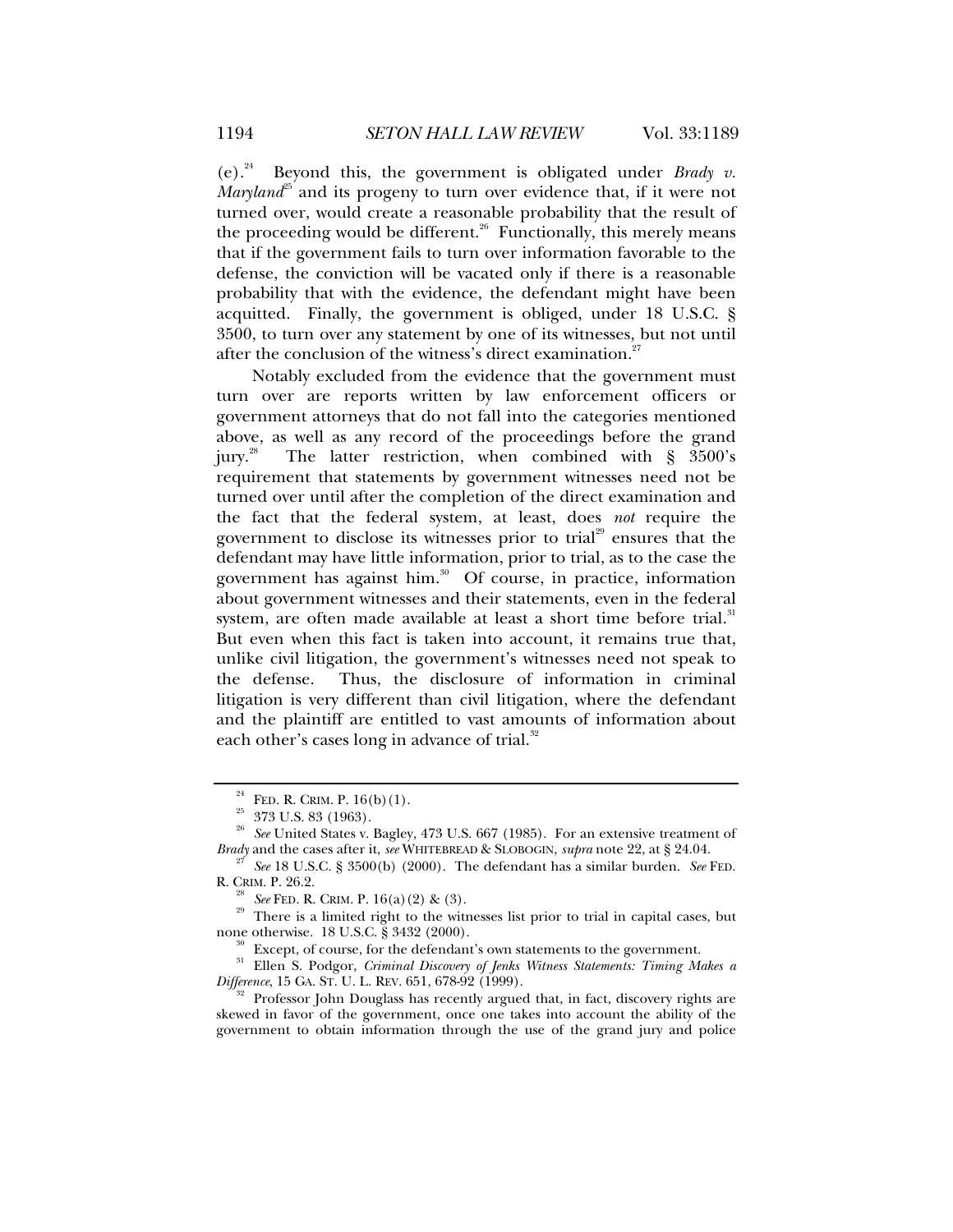Even in states where more liberal discovery is available—for instance, in New Jersey—it remains true that the discovery rights of the government and the defense are roughly symmetrical. Thus, in New Jersey the defendant is entitled to summaries of his unrecorded statements, lists of any persons known to have relevant information and statements by such people, as well as police reports, all of which might not be available in the federal system. $33$  But in return, the defendant is expected to provide all relevant documents in the defendant's possession; a list of all persons who might be called as witnesses, as well as their written statements or any memoranda summarizing those statements; and any written statements of the government's witnesses or memoranda summarizing such statements, that are in the possession of the defendant. $34$  In a state such as New York, with more limited discovery rights (but perhaps more liberal than those in the federal system), the rights also tend to be relatively symmetric.<sup>35</sup>

Of course, in many jurisdictions it is true that the defendant controls discovery rights. If the defendant does not himself request discovery, the government is not entitled to discovery.<sup>36</sup> This allocation of the triggering power is at least *ex ante* pro-defendant: where the defendant believes he will learn less from the government than the government will learn from him, he can avoid this by not requesting discovery. This triggering right, though, is offset by other involuntary disclosure requirements. In the federal system, the defendant is required to give notice of an alibi or an insanity defense.<sup>37</sup> New Jersey's requirements are even broader: the defendant must give notice of alibis and a large number of defenses, including renunciation of criminal purpose, ignorance, mistake, and insanity, among others.<sup>38</sup>

Discovery rules are not the only place where the rules of criminal

officers. John C. Douglass, *Balancing Hearsay and Criminal Discovery*, 68 FORDHAM L. REV. 2097, 2147-50 (2000). Professor Douglass focuses on federal cases, but his observation would appear true even for state systems where grand juries are not used, for the government is presumably much better equipped to use its investigative agents to collect information before trial than defense counsel, at least in most cases.

<sup>&</sup>lt;sup>33</sup> N.J. CT. R. 3:13-3(c) (Gann 2003).<br><sup>34</sup> N.J. CT. R. 3:13-3(d) (Gann 2003).<br><sup>35</sup> *See* N.Y. CRIM. P. L. §§ 240.20, 240.30 & 240.45.<br><sup>36</sup> *See, e.g.*, FED. R. CRIM. P. 16(b)(1) (allowing government discovery only after the defendant has requested similar discovery); N.J. CT. R. 3:13-3(b) (permitting defendant to waive discovery from government and thereby avoid disclosure obligations).<br><sup>37</sup> FED. R. CRIM. P. 12.1 & 12.2.<br><sup>38</sup> N.J. CT. R. 3:12-1 & 3:12-2 (Gann 2003).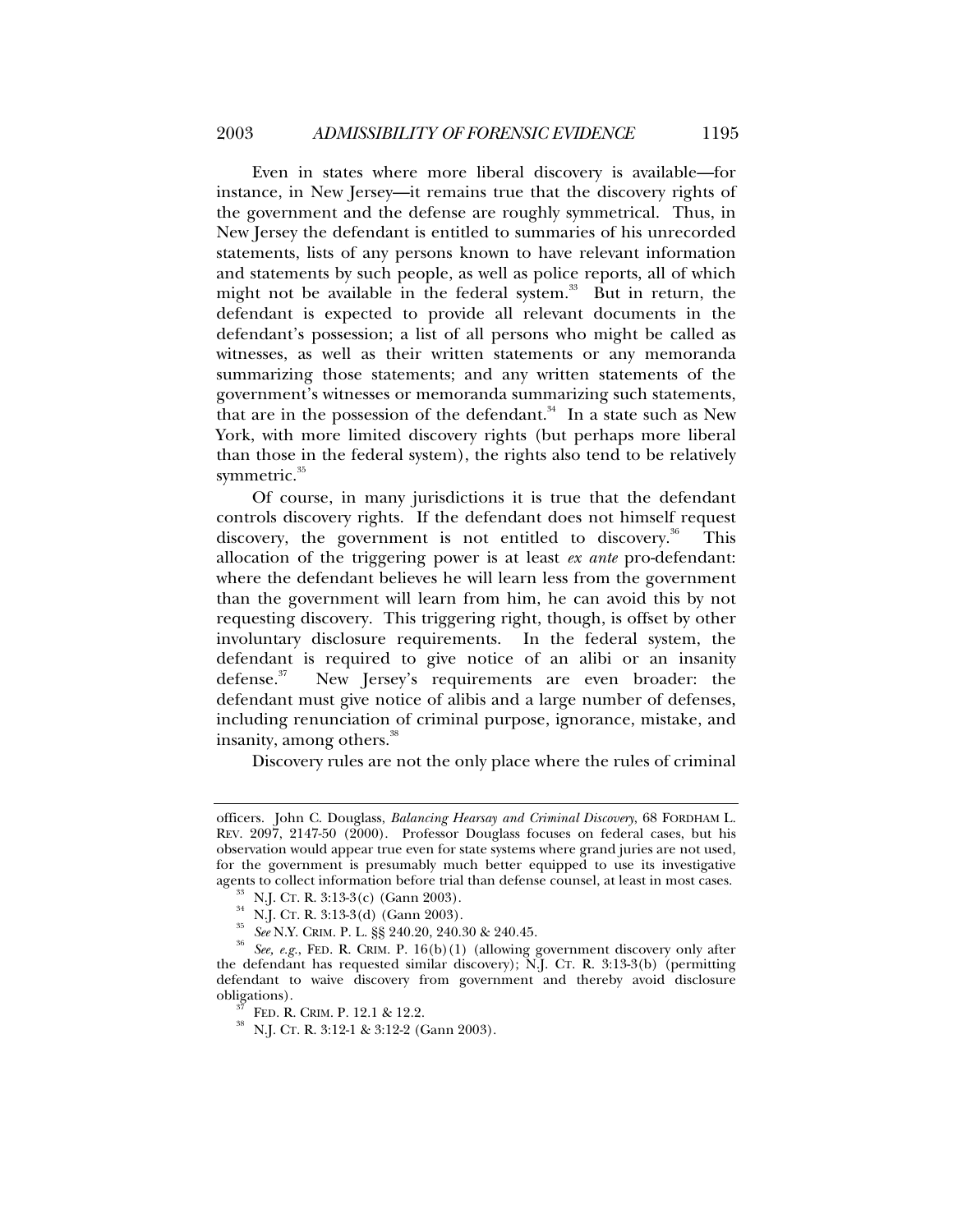procedure take a different form than they would if we assumed that the rules should generally be designed to avoid erroneous convictions with little regard to erroneous acquittals. For instance, in the realm of evidence, one might be surprised to see Federal Rules of Evidence 413 and 414, which admit evidence of prior sexual misconduct. After all, the general approach of the federal rules, at least in theory, is that uncharged misconduct evidence (uncharged in the sense that it is not charged in *this particular case*) is generally inadmissible.<sup>39</sup> Of course, in practice, such evidence is often admissible, either because it is admissible for "other purposes, such as proof of motive, opportunity, intent, preparation, plan, knowledge, identity, or absence of mistake or accident, $n_{\text{40}}$  or because it is admitted to impeach a defendant who testifies.<sup>41</sup> Nonetheless, the clear import of Rules 413 and 414 is to increase the admissibility of such evidence in sexual assault and child molestation cases. Couple this with Rule 412, which is designed to exclude evidence of the victim's prior acts, and we have a regime that can hardly be called pro-defendant.

What I hope these examples illustrate is that particular rules in criminal litigation are often far less protective of defendants than we might predict if the only goal of criminal justice was to avoid inaccurate convictions. For that very reason, many would argue that these rules, as well as others, are normatively unsound. I take away a different conclusion, though. Many of the rules of criminal procedure, in particular the privilege against self-incrimination and the double jeopardy rules, already heavily favor the defendant. In fact, it may well be that such rights and privileges are too skewed in the favor of the defendant.<sup>42</sup> Once we recall this background, it may be far more easy to understand why so many other rights in criminal practice and procedure do not favor defendants, at least to the extent that some would advocate.<sup>43</sup>

What I have said so far suggests that the rules governing the prosecution and defense of criminal cases tend to strike a balance between the criminal justice system's need for accuracy and its need

<sup>&</sup>lt;sup>39</sup> See FED. R. EVID. 404(a).<br><sup>40</sup> FED. R. EVID. 404(b).<br><sup>41</sup> FED. R. EVID. 609.<br><sup>42</sup> For arguments pro and con as to the privilege against self-incrimination, see Albert W. Alschuler, *A Peculiar Privilege in Historical Perspective*, *in* THE PRIVILEGE AGAINST SELF-INCRIMINATION: ITS ORIGIN AND DEVELOPMENT 181, 182-83 & nn. 9 & 10 (1997).

 $43$  This is similar to Bill Stuntz's observation that the rules of criminal procedure themselves often influence the substantive criminal law. *See* William J. Stuntz, *Substance, Process, and the Civil-Criminal Line*, 7 J. CONTEMP. LEG. ISSUES 1, 7-19 (1996).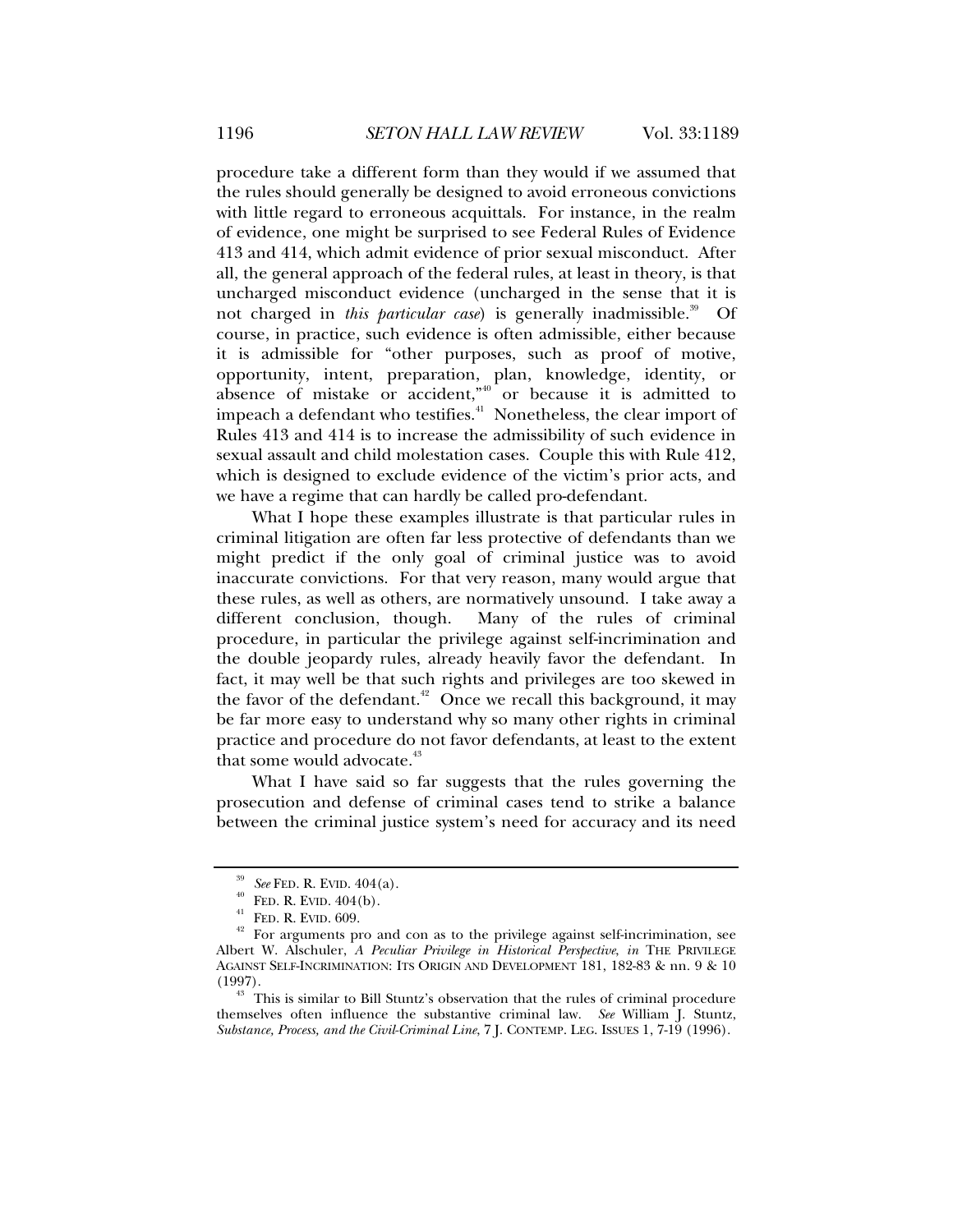for convictions. If this is true, the rule proposed by Professor Friedman—liberal admissibility of defense expert testimony—has the potential to upset that balance. This is because such a standard is likely to lower the number of convictions, but, I think, unlikely to do so in a way that enhances accuracy. Imagine for the moment that at the present time, the allocation of verdicts is as set forth in Table 1:

|           | Guilty<br>Defendants | Not Guilty<br>Defendants |
|-----------|----------------------|--------------------------|
| Convicted | 9O                   |                          |
| Acquitted | $\theta$             |                          |

TABLE 1

In this model, we have ninety defendants who are accurately convicted and ten who are erroneously acquitted, along with one defendant who is inaccurately convicted and nine who are correctly acquitted.<sup>44</sup> The precise numbers do not matter; what is important is that we recognize that at present there are defendants who fit into all four categories.

What is the effect of a rule of liberal admission of defense expert evidence? The overall number of convictions should go down (there is little reason to think that it will rise, and perhaps even less reason to think that the effect is neutral). Furthermore, there is little reason to believe that such a change will *improve* accuracy overall. Assuming that at present the number of erroneous convictions is relatively low, any reduction in the conviction rate should actually *decrease* accuracy. For instance, we might imagine that the result of such a change in the rules of admissibility could result in the following distribution:

<sup>&</sup>lt;sup>44</sup> The actual allocation of guilty and innocent defendants at trial is difficult to know. The conviction rate of approximately 80% in federal cases suggests, but by no means proves, that about four times as many factually guilty defendants are tried than factually innocent defendants. Lillquist, *supra* note 17, at 101 n.35. The numbers in the table assume a slightly higher number of factually guilty defendants, but a roughly equivalent conviction rate (82.7%). This reflects an assumption that there are presently more erroneous acquittals than convictions, something else we cannot *know* to be true.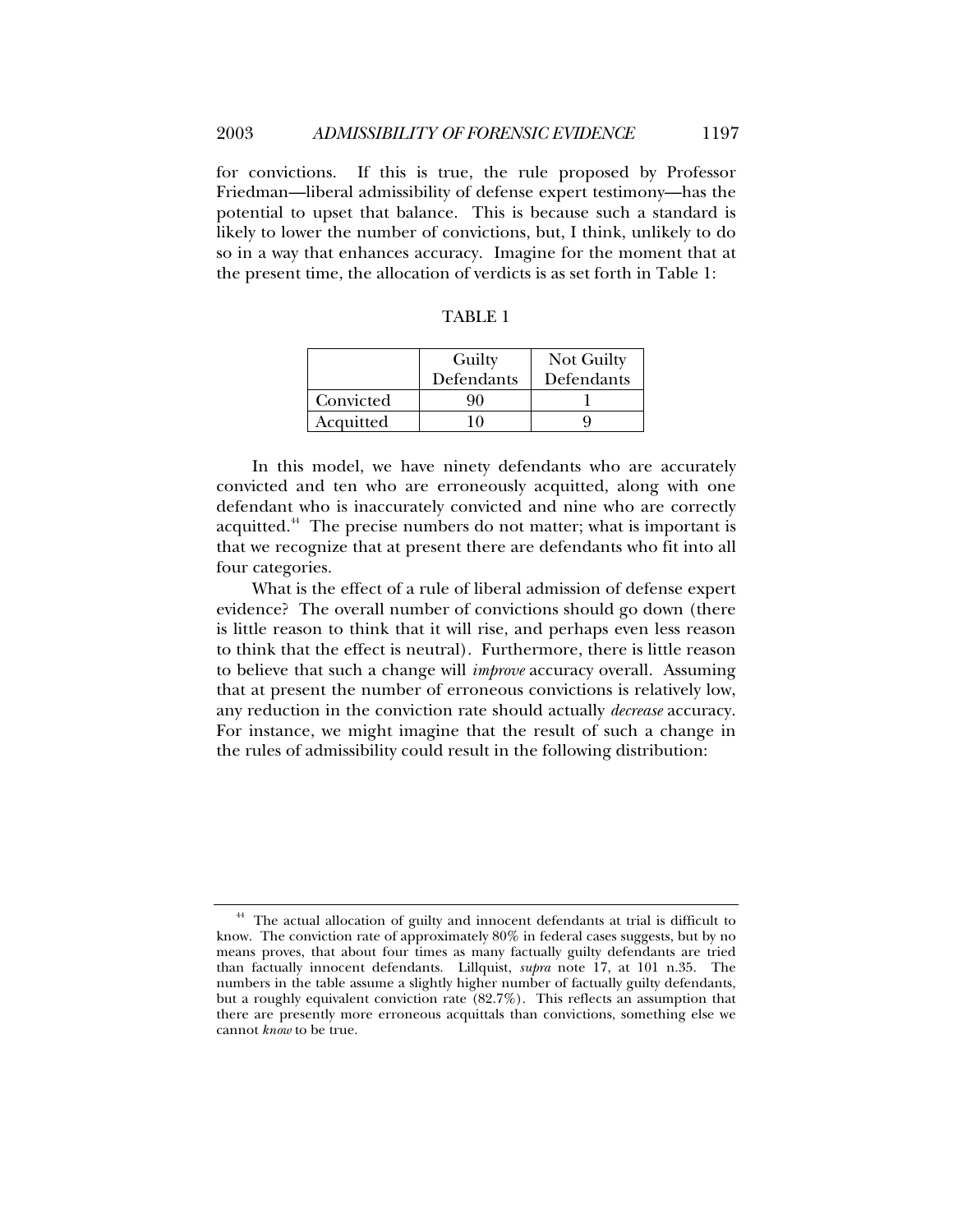|           | Guilty     | Not Guilty |
|-----------|------------|------------|
|           | Defendants | Defendants |
| Convicted | 75         |            |
| Acquitted | ッら         |            |

### TABLE 2

The net result is a lowering in the number of guilty defendants who are convicted. First, it is not clear that, as a social matter, this is a justifiable trade-off. One common assertion is that it is better that ten guilty persons go free than one innocent person be convicted.<sup>45</sup> But in the above example, fifteen guilty persons are going free to spare one innocent person; is that a trade-off we would accept? At best, the commentators would appear to disagree.<sup>46</sup> Of course, the numbers I have given are completely speculative. In reality, the ratio of guilty to innocent persons acquitted as a result of this change could either be below 10:1 or higher than 10:1. But the fact that we do not know the answer to this question should give us pause before concluding that this is a desirable change.

Second, even if this turns out to be a good trade-off, the resulting overall level of conviction may be socially undesirable.<sup> $47$ </sup> If so, then the criminal justice system should react to Professor Friedman's change with another rule that will ratchet the number of accurate convictions back up to ninety. What we cannot know in advance is how this rule change will affect the number of not guilty defendants who are convicted. While we can hope that the number stays at zero, it is also possible that it goes up to two or three. Thus, we might end up with the following distribution:

<sup>&</sup>lt;sup>45</sup> See Lillquist, *supra* note 17, at 105.<br><sup>46</sup> See id.<br><sup>47</sup> Of assume this assumes that a me

<sup>47</sup> Of course, this assumes that a goal of the system is to obtain some number of convictions. Certainly deterrence theorists would accept this, and consequentialists more generally. Even many retributivists would probably accept this as a goal, although not the only goal, and perhaps not as a goal to be valued in some circumstances.

It does not follow from this premise, however, "that most defendants are guilty." Friedman, *supra* note 3, at 1050. In fairness, I am not sure if Professor Friedman directs this response at Professor Park or myself, but nothing in my observations here presuppose the guilt of the defendant. My assumption simply is that some defendants are guilty, some defendants are not guilty, and that at least one goal of the criminal justice system should be to distinguish between the two groups.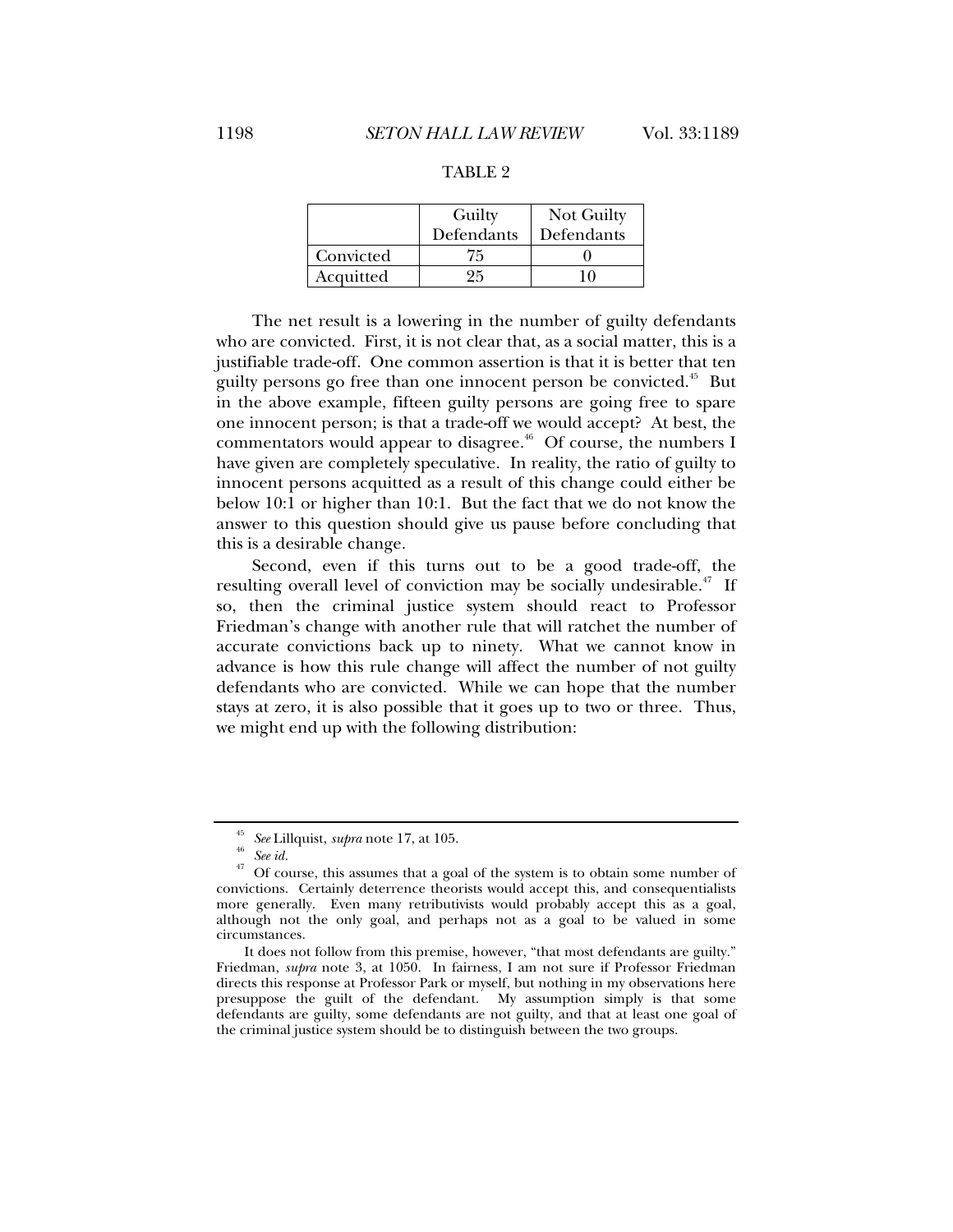|           | Guilty     | Not Guilty |
|-----------|------------|------------|
|           | Defendants | Defendants |
| Convicted | an         |            |

#### TABLE 3

If so, the net effect of Professor Friedman's proposal is to increase, not decrease, the number of innocent defendants who will be convicted.

Acquitted 10 7

Of course, I do not *know* that any of these things I have suggested will come to pass. But I think they are just as plausible as assuming that the overall effect will be positive. Against that background, it seems to me unwise to liberalize the admissibility of defense expert testimony.

#### II. THE LIMITS OF BEST EVIDENCE

The other suggestion made by Professors Friedman and Giannelli is that the admission of some government expert evidence ought to be made more difficult on a "best evidence" principle: the evidence should be excluded to ensure that the government will undertake the proper validation testing of the evidence.<sup>48</sup> As applied to evidence that is presently admissible, I believe this suggestion is problematic.<sup>49</sup>

One difficulty with such an argument is that it confuses and conflates the incentives of the government and those of the government's agents: prosecutors and, to a lesser extent here, the police. As commentators have noted, the incentives of both these groups do not always neatly match those of the government more generally.50 In particular, prosecutors' goals may be a combination of a desire to reduce their own workloads, balanced by an ambition to further their own careers.<sup>51</sup> Their incentives to seek validation of forensic evidence may be weak compared to their incentives to simply shift resources to prosecuting other cases. After all, seeking validation testing would require the exercise of time and resources

<sup>&</sup>lt;sup>48</sup> Friedman, *supra* note 3, at 1064-65; Giannelli, *supra* note 1, at 1110.<br><sup>49</sup> I take no position on whether such a rule might make sense for forensic evidence that has not yet been ruled admissible.

evidence that has not yet been ruled admissible. 50 *See* Daryl Levinson, *Making Government Pay: Markets, Politics, and the Allocation of Constitutional Costs*, 67 U. CHI. L. REV. 345 (2000); *see also* William J. Stuntz, *The Pathological Politics of Criminal Law*, 100 MICH. L. REV. 505 (2001). 51 *See* Stuntz, *supra* note 50, at 535, 543.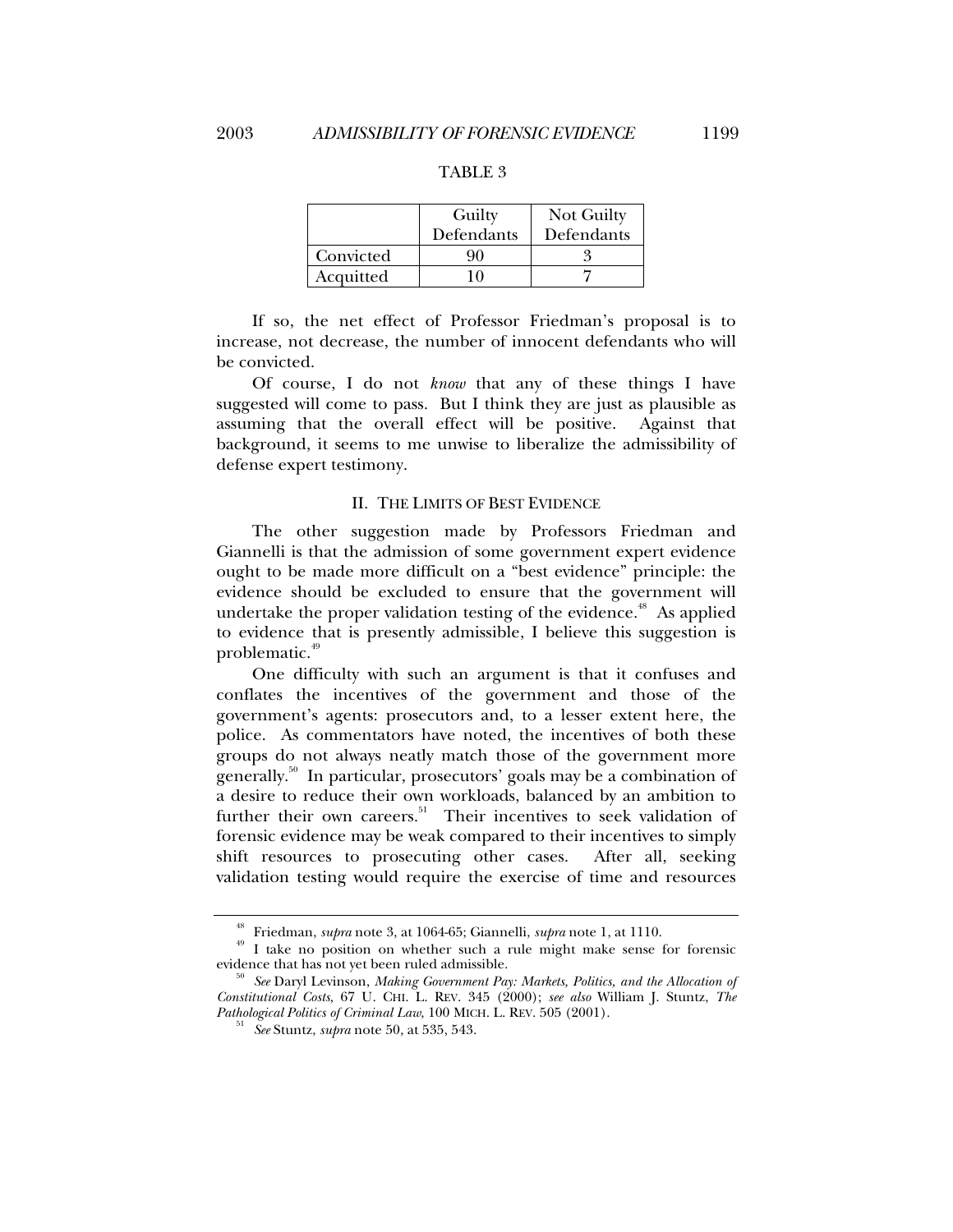for an uncertain outcome, whereas simply altering their caseloads would require much less risk. This does not mean no validation testing would occur, just that low-level prosecutors are not likely to be the parties pushing for it to occur.

To understand why this may be so, consider first the cases in which the government will generally seek to admit forensic evidence. Not all crimes are investigated in the same way. So, for instance, the government places relatively little effort into apprehending the perpetrators of most property crimes, but far more resources into apprehending murderers. As a result, there are far higher clearance rates in homicide cases than in property crime cases.<sup>52</sup> It would seem to follow naturally that forensic evidence should be no different than the other aspects of criminal investigation: much less resources ought to be invested in low-level cases. The result is that we would imagine that such evidence plays a much larger role in murder and sexual assault cases than it does in burglary cases.<sup>33</sup>

In addition, as Professor Slobogin notes, the type of forensic evidence that the government typically seeks to admit in a criminal case focuses on identity: tying the defendant to the crime.<sup>54</sup> Thus, forensic evidence is typically used in serious criminal cases where identity of the perpetrator is a contested issue. Excluding such forensic evidence on a "best evidence" principle may give prosecutors an incentive to move resources in other directions: toward cases without identity issues or to less serious crimes.<sup>55</sup> This means that the greater effect of the exclusion of forensic evidence would be to upset the selection of cases for prosecution, rather than increasing validation testing.

Of course, top-level prosecutors—attorneys-general and district attorneys—may have a more direct incentive to be concerned by the exclusion of forensic evidence than their subordinates. If low-level prosecutors are more likely to avoid cases involving forensic evidence in the face of longer odds in winning convictions, the result should be lower conviction rates in such cases. Furthermore, the very cases in which this will occur are those that are the most likely to be salient

 $^{52}$  SAMUEL WALKER, THE POLICE IN AMERICA: AN INTRODUCTION 132-34 (3d ed. 1999).

<sup>&</sup>lt;sup>53</sup> So, for instance, one study reported that in 1985, fingerprint evidence led to an arrest in only 300 out of 126,028 burglary cases. *Id* at 139.

<sup>&</sup>lt;sup>54</sup> Slobogin, *supra* note 3.<br><sup>55</sup> In state systems, the second move might be less likely, because prosecutors there are expected to prosecute such crimes. But in the federal system it is a plausible outcome, because prosecutors there generally have more freedom to pick cases. *See generally* Stuntz, *supra* note 50, at 570.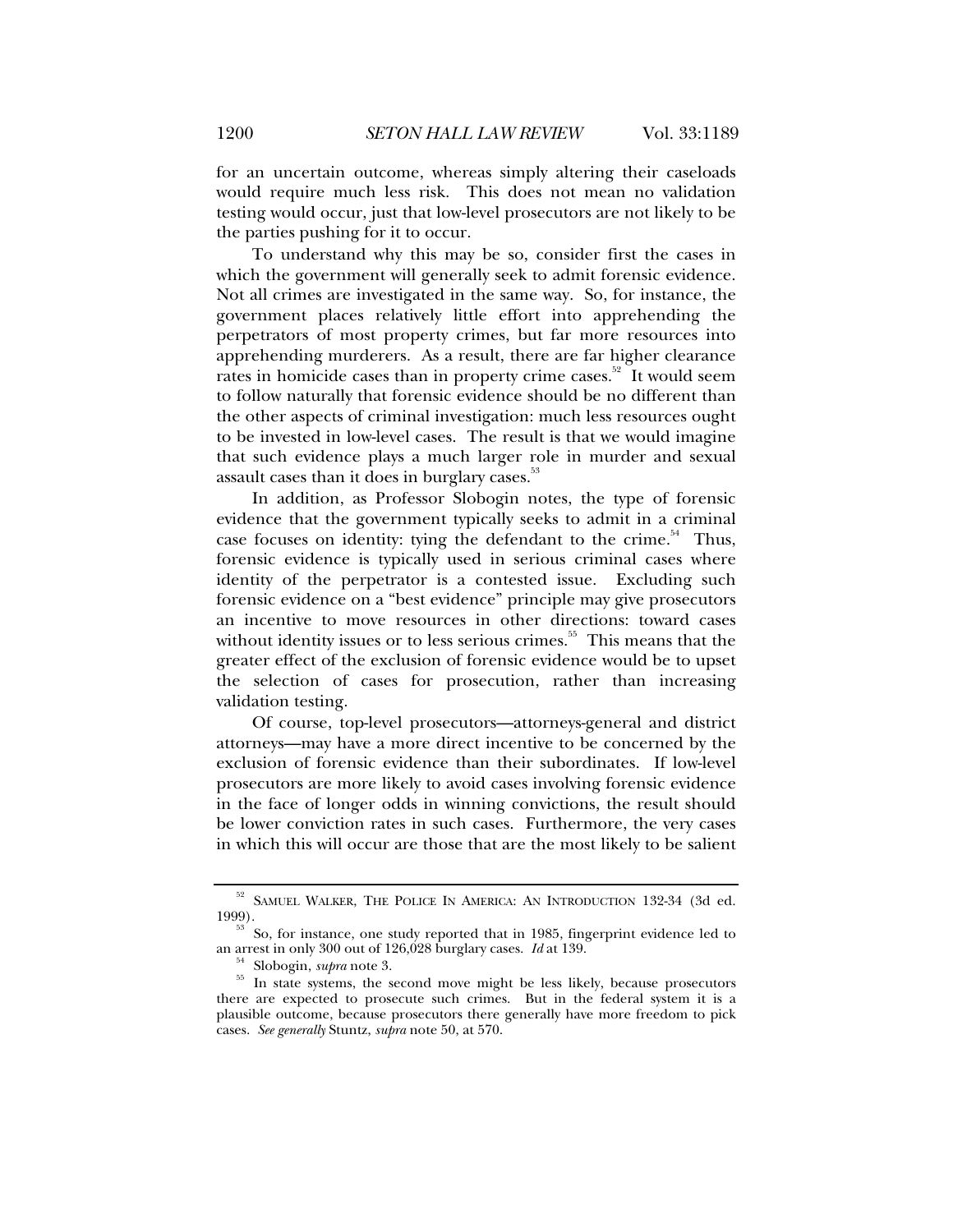to the public—murder and rape cases—because those are the cases in which such evidence is used. $56$  The top-level prosecutor, particularly if she is elected, might have good reason to push for changes that would make such forensic evidence admissible, so that the conviction rate will rise.

The difficulty is that top-level prosecutors should have (at least) two possible strategies they could pursue to achieve this goal. First, they might request that the legislature fund additional validation research. Alternatively, though, they could simply lobby for changes in state evidence law that might make such evidence admissible, despite the decision of state courts. There is evidence to suggest that the second path is the more likely (but far less desirable) one.

In the field of evidence, the basic premise is that judges decide the admissibility of evidence.<sup>57</sup> If the judiciary had the sole power to decide the admissibility of forensic evidence, then top-level prosecutors might seek the first path (validation testing) because there would be little hope that the second path (rule alteration) would pay off. After all, lobbying for rule changes to the same judges who made the rule in the first place does not seem too likely to succeed. In practice, however, the authority for setting the rules of evidence in the first place is often divided between the judiciary and the legislature. For instance, under present federal law, the Supreme Court and the Judicial Conference have the responsibility for prescribing the rules of evidence and procedure in the federal system.<sup>38</sup> But that power is limited—at least practically—by a congressional veto: the Supreme Court must submit such proposed rules to Congress, and Congress can, and has, taken steps to block the implementation of certain rules and to even impose alternative rules.59 Perhaps the most prominent example involved the promulgation of the Federal Rules of Evidence. After the Supreme Court promulgated the original draft of the rules in 1972 and submitted them to Congress, Article V of those rules (the evidentiary privilege rules) were rejected in their entirety, and Congress subsequently enacted the other Rules after rewriting many of them.<sup>60</sup>

<sup>&</sup>lt;sup>56</sup> See supra note 53 and accompanying text.<br><sup>57</sup> FED R. EVID. 104(a).<br><sup>58</sup> 28 U.S.C. §§ 2072 & 2073 (2000); *see also* Eileen A. Scallen, *Analyzing "The Politics of [Evidence] Rulemaking"*, 53 HASTINGS L.J. 843, 846 (20

<sup>&</sup>lt;sup>59</sup> On the requirement to submit proposed rules to Congress, see 28 U.S.C. § 2074 (2000).

<sup>2074 (2000). 60</sup> *See* Timothy P. Glynn, *Federalizing Privilege*, 52 AM. U. L. REV. 59, 88 (2002); *see also* Kenneth S. Broun, *Giving Codification a Second Chance—Testimonial Privileges and the Federal Rules of Evidence*, 53 HASTINGS L.J. 769, 772-77 (2002); Scallen, *supra* note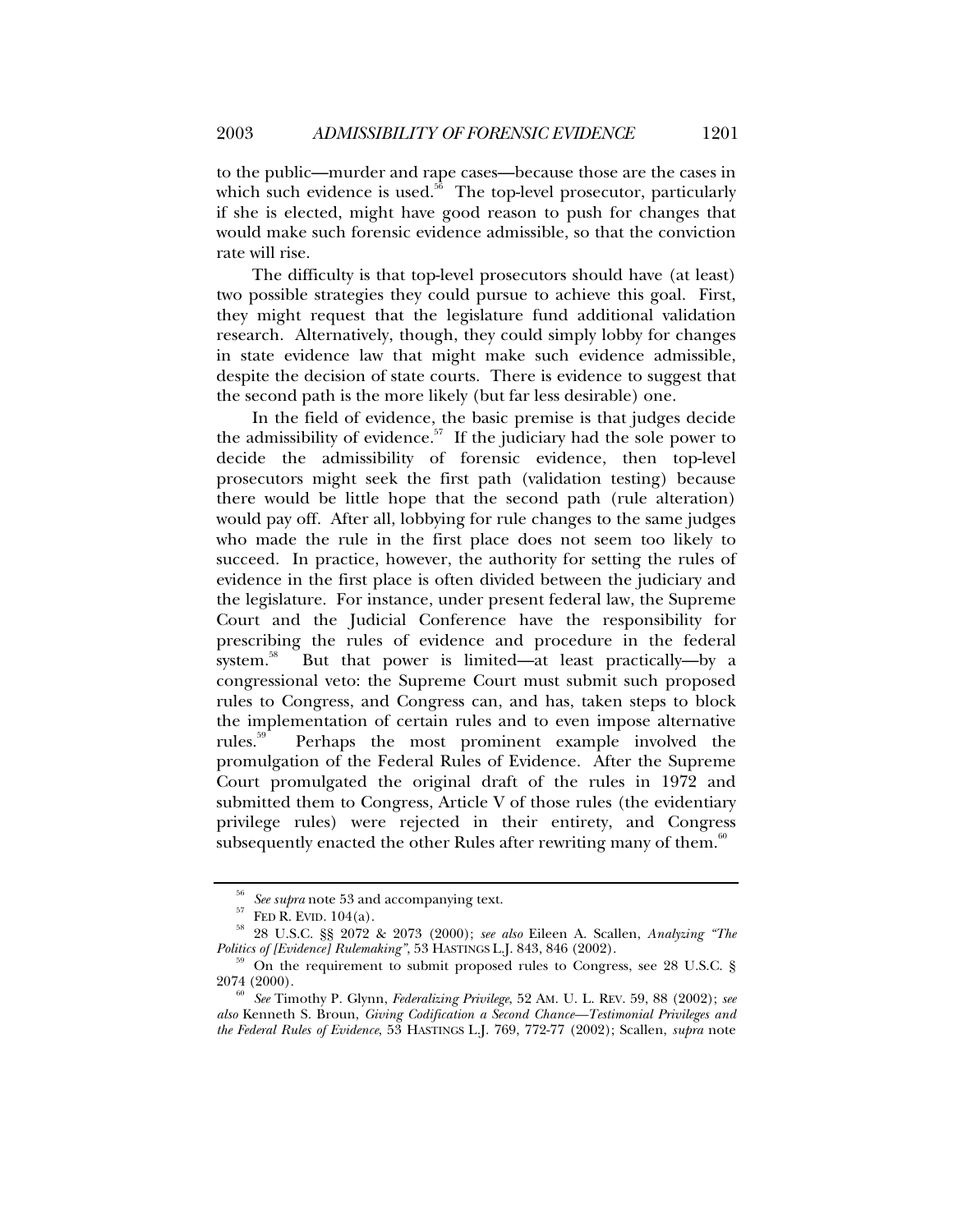At the state level, the authority to decide the rules of evidence is also mixed. In some jurisdictions, the rules of evidence are codebased: passed by state legislatures and signed into law by the Governor.<sup>61</sup> In other states, the rules of evidence are still primarily judge-made, either through judicially promulgated rules of evidence or through common-law decision-making. $62$  Even in places where judges retain primary authority for setting forth the rules of evidence, the legislature may have the power to enact specific rules.<sup>63</sup>

Recognizing that the judiciary does not unilaterally decide the rules of evidence, but rather is either part of a cooperative process with the legislature, or even simply the recipient of legislatively constructed rules, raises the real possibility that top-level prosecutors may prefer to lobby the legislature for rule changes rather than for funds for validation testing of forensic evidence. This is because the payoff from a rule change is both immediate and definitely positive, whereas the payoff from validation testing is both remote and uncertain. So, for instance, legislation mandating the admissibility of fingerprint evidence would instantaneously make such evidence admissible. Validation testing of fingerprint evidence, however, would make such evidence admissible only after a lengthy period of time for study, and even then there would be no guarantee that the evidence would be, in fact, validated. With these very different payoffs, it would seem that prosecutors have a strong incentive to pick the rule-change strategy. Thus, it is not surprising that even today, when defendants are increasingly mounting attacks on the admissibility of forensic evidence, the Department of Justice has remained slow to fund validation testing.<sup>64</sup>

<sup>58,</sup> at 854. On the history of the rules as a whole, see 21 CHARLES ALAN WRIGHT & KENNETH W. GRAHAM, JR., FEDERAL PRACTICE & PROCEDURE: EVIDENCE § 5006, pp. 106- 09 (1977). For a contemporaneous view, see James Wm. Moore & Helen I. Bendix, *Congress, Evidence and Rulemaking*, 84 YALE L.J. 9 (1974). For a broader history of the evidence rules, see Scallen, *supra* note 58, at 845-56.

In 1984, Professor Margaret Berger reported that at least eleven states had passed evidentiary statutes. Margaret A. Berger, *The Federal Rules of Evidence: Defining* 

<sup>&</sup>lt;sup>62</sup> EDWARD J. IMWINKELRIED, THE NEW WIGMORE – A TREATISE ON EVIDENCE: EVIDENTIARY PRIVILEGES § 4.3.1 (2002).

 $E<sup>63</sup>$  There appear to be some jurisdictions in which the judiciary alone, as a result of state constitutional law, has the power to determine at least some rules of evidence. *See, e.g.*, Commonwealth v. Reneer, 734 S.W.2d 794, 796 (Ky. 1987); Winberry v. Salisbury, 74 A.2d 406, 408-09 (N.J. 1950). Even in these jurisdictions, though, the judiciary may defer to legislative decisions in some circumstances. *See, e.g.*, Commonwealth v. Reneer, 724 S.W.2d 794, 796 (Ky. 1987); Passaic County Prob. Officers' Ass'n v. County of Passaic, 374 A.2d 449 (N.J. 1977).

<sup>&</sup>lt;sup>64</sup> Margaret Berger, Remarks at the Seton Hall Law Review Symposium, Expert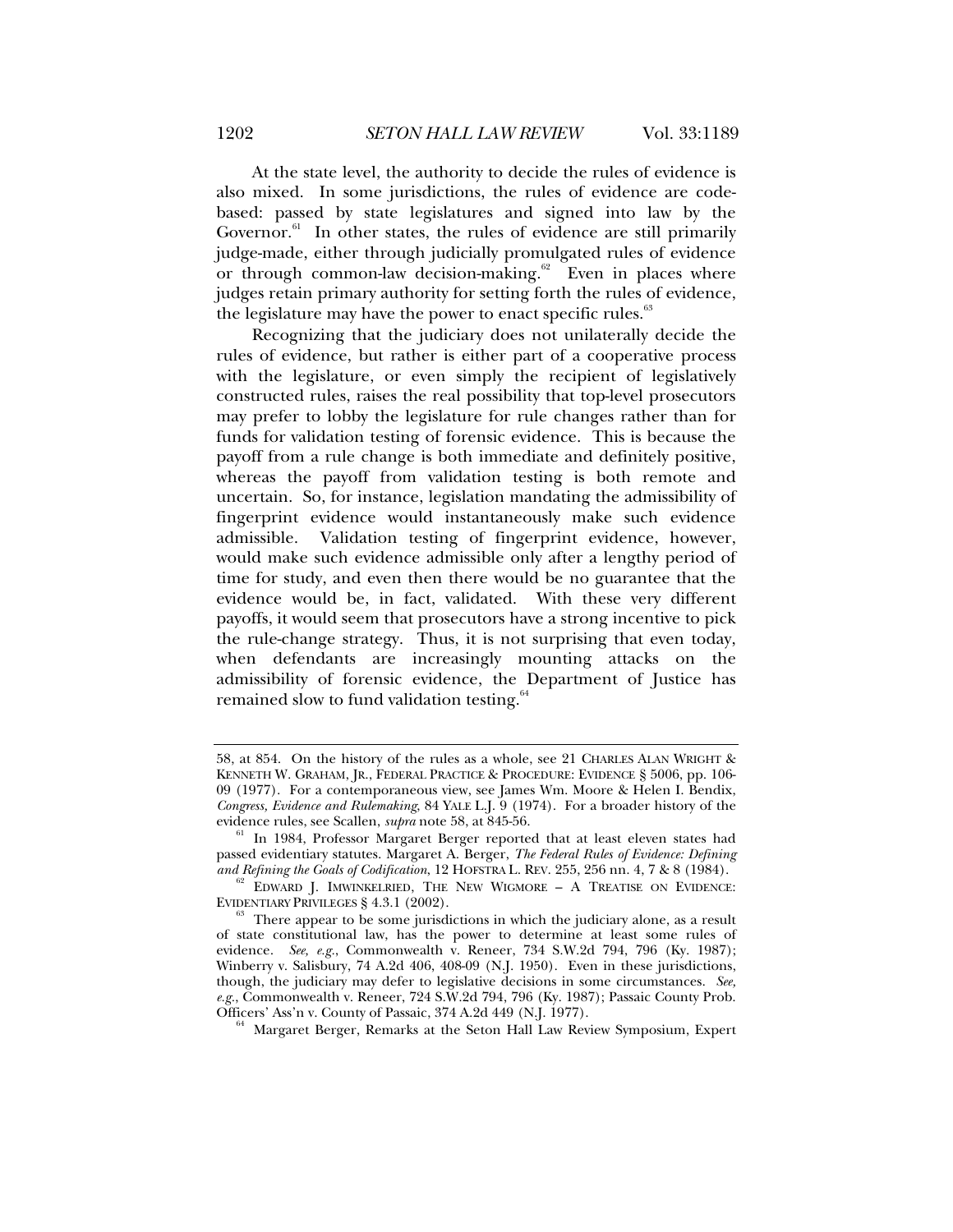Furthermore, past experience suggests that legislatures will be willing to respond to such lobbying. For instance, the privilege rules proposed for the Federal Rules of Evidence were removed as the result of heavy post-Watergate lobbying.<sup>65</sup> The history of the federal sexual crimes rules is similarly instructive. Rules 413, 414, and 415 were created by Congress as part of the Violent Crime Control and Law Enforcement Act of  $1994.^{66}$  Under that act, the Judicial Conference was to submit to Congress within 150 days of the passage of the act a report responding to the new rules. In the event that the Judicial Council's recommendations differed from the rules as set forth in the act, the act's rules were to become effective 150 days after the report, unless, of course, Congress took other action. As it happened, the Judicial Conference urged rejection and/or modification of the rules. In particular, the Judicial Conference believed that the rules would lead to the admission of unfairly prejudicial evidence and would result in "mini-trials" on the alleged prior acts. $67$  Congress, though, took no action (probably because the rules themselves were politically popular)<sup>68</sup>, which resulted in the implementation of the rules. I am not suggesting that the rules were normatively justifiable. Certainly the weight of academic commentary and the near-unanimous opinion of three separate Advisory Committees (Evidence, Civil Rules, and Criminal Rules) suggest that they were not. $69$  But the politically responsive branches—Congress and the Executive (here represented by the Department of Justice) supported the rules.<sup>70</sup> As with the history of Article V, this story implies that Congress—and probably other legislatures as well—will be sensitive to complaints of evidence law made by law enforcement groups.

Imagine for a moment, that Judge Pollak had stuck to his

Admissibility: Keeping Gates, Goals and Promises (February 21, 2003).<br>
<sup>65</sup> *See supra* text accompanying notes 58-63; *see also* Scallen, *supra* note 58, at 854.<br>
<sup>66</sup> Scallen, *supra* note 58, at 855-56.<br>
Report Submit Violent Crime Control and Law Enforcement Act of 1994, *reproduced in* FED. R. EVID.

<sup>413,</sup> historical notes (West 2002). 68 *See* Paul C. Rice, *Advisory Committee on the Federal Rules of Evidence: Tending to the Past and Pretending to the Future?*, 53 HASTINGS L.J. 817, 841 n.59 (2002) (noting that the rules were enacted "to give the appearance that those who supported [them] were tough[] on the kind of crimes of concern to voters").

<sup>&</sup>lt;sup>9</sup> But see Roger Park, *The Crime Bill of 1994 and the Law of Character Evidence: Congress Was Right About Consent Defense Cases*, 22 FORDHAM URB. L.J. 271 (1995) (supporting rules). 70 *See* David J. Karp, *Evidence of Propensity and Probability in Sex Offense Cases and* 

*Other Cases*, 70 CHI.-KENT L. REV. 15 (1994).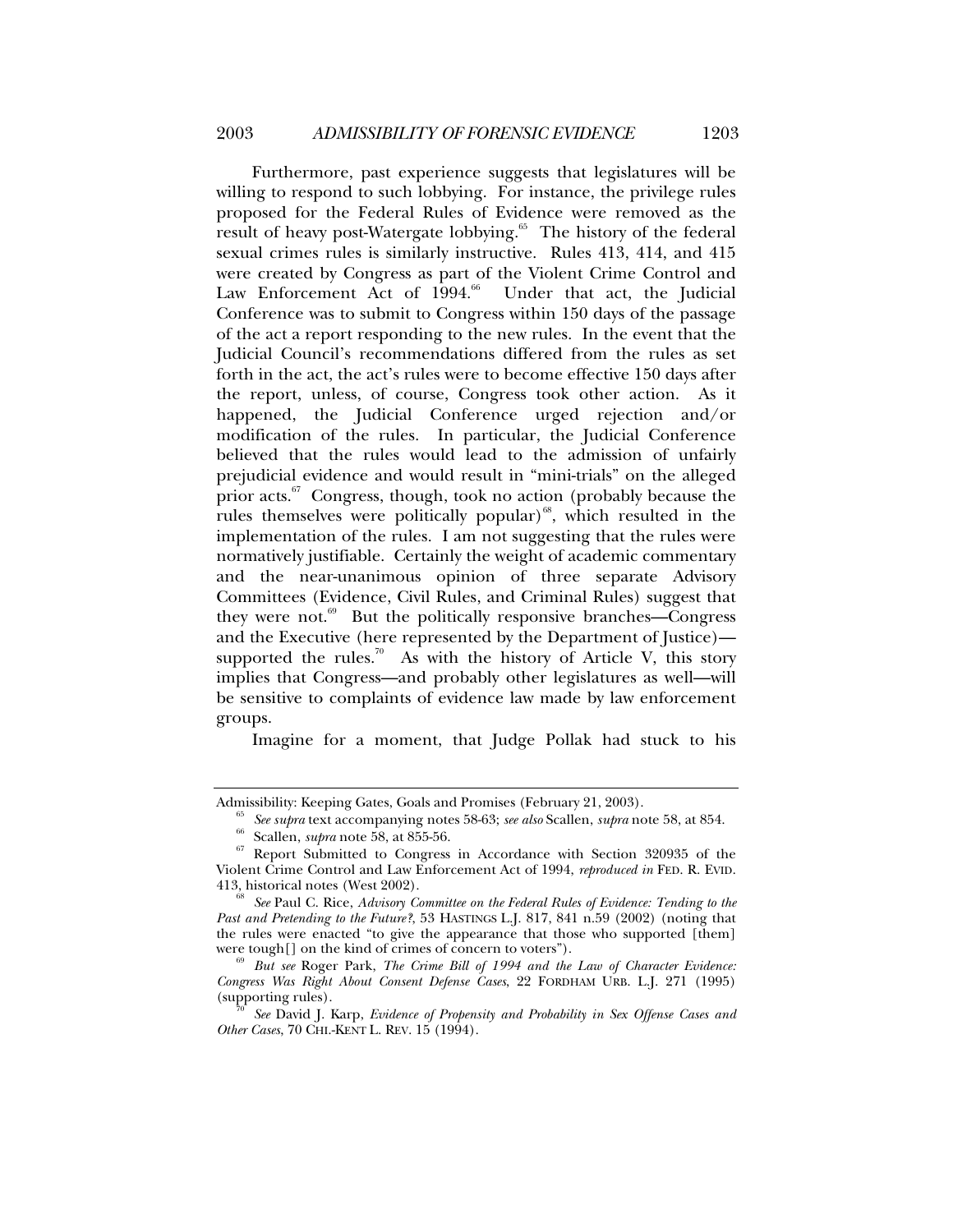decision in *United States v. Llera Plaza*, 71 limiting the testimony of the government's fingerprint examiners and forbidding them from opining that a particular print is from a particular person.<sup>72</sup> Even if other federal judges did not follow the decision, or if it was eventually overturned on appeal, it seems to me at least possible, if not likely, that Congress would have quickly passed legislation entitled something like the Latent Fingerprint Admissibility Act of 2002. The Justice Department strongly opposed the initial decision in *Llera Plaza* and would no doubt have lobbied on behalf of such a bill. Given the recent success of the Justice Department in achieving other changes to criminal procedure rules, most prominently in the USA PATRIOT Act, I believe there is good reason to assume such an act would pass. More importantly, such an act might well be worse than what we have now.

Furthermore, there is good reason to suspect that, at least at the present time, calls to eliminate many other types of forensic evidence might meet a similar fate. Although I am not currently aware of any data on the issue—and thus my speculation is no doubt inadmissible under *Daubert*—I believe that there are good anecdotal reasons to speculate that society as a whole feels comfortable with much forensic evidence. After all, two of the most popular current shows on television are *C.S.I.* and *C.S.I.: Miami*, which both rely heavily for plot development on some of the very types of forensic evidence that this Symposium finds objectionable. Against this background, it is quite plausible to believe that Congress (and state legislatures) would have little problem overruling other decisions excluding forensic evidence that is presently admissible.

#### **CONCLUSION**

There appears to be little debate that the existing law of expert admissibility in criminal cases is flawed. The real question is how to fix it. I suspect that at least some judicially-created solutions are likely to fail, because their negative consequences are likely to outweigh their benefits. That does not mean, though, that reform is not possible, particularly if carefully crafted. To achieve this goal, I believe that close attention must be paid to the likely consequences of such actions. The best way to avoid legislative responses to decisions to exclude forensic evidence may be to obtain popular opinion in favor of such changes. Thus, the proper parties to whom such

<sup>&</sup>lt;sup>71</sup> 2002 WL 27305 (E.D. Pa. Jan. 7, 2002), *vacated*, 188 F. Supp. 2d 549 (E.D. Pa. 2002).

*Id.* at \*18.